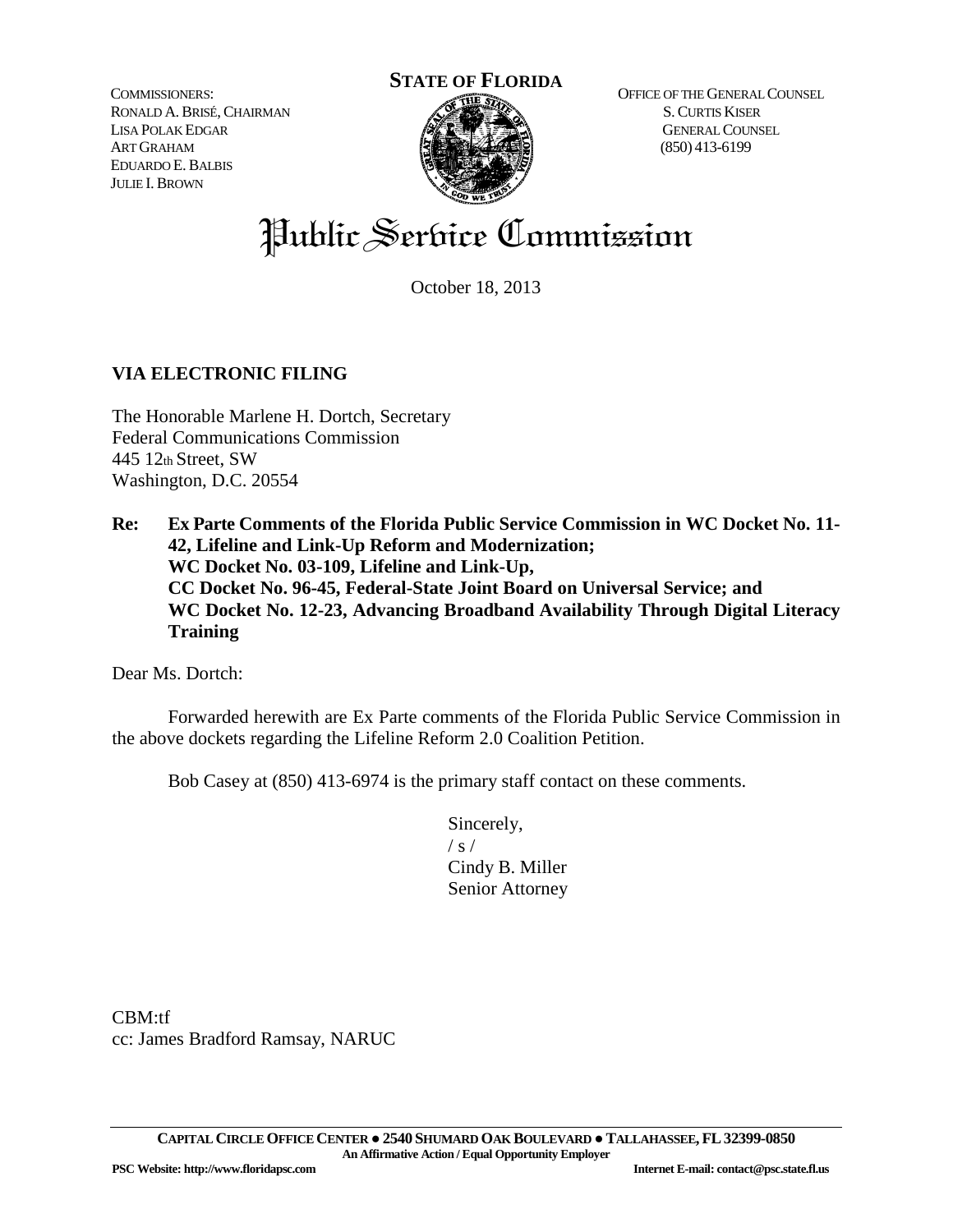#### **Before the Federal Communications Commission Washington, D.C. 20554**

| In the Matter of:                                                     |                             |
|-----------------------------------------------------------------------|-----------------------------|
| Lifeline and Link Up Reform and<br>Modernization                      | WC Docket No. 11-42         |
| Petition for Rulemaking to Further Reform the<br>Lifeline Program     | WC Docket No. 11-42         |
| Lifeline and Link Up                                                  | <b>WC Docket No. 03-109</b> |
| Federal-State Joint Board on Universal<br>Service                     | CC Docket No. 96-45         |
| Advancing Broadband Availability Through<br>Digital Literacy Training | WC Docket No. 12-23         |

#### **EX PARTE COMMENTS OF**

#### **THE FLORIDA PUBLIC SERVICE COMMISSION**

#### CHAIRMAN RONALD A. BRISÉ

#### COMMISSIONER LISA POLAK EDGAR

#### COMMISSIONER ART GRAHAM

#### COMMISSIONER EDUARDO E. BALBIS

#### COMMISSIONER JULIE I. BROWN

October 18, 2013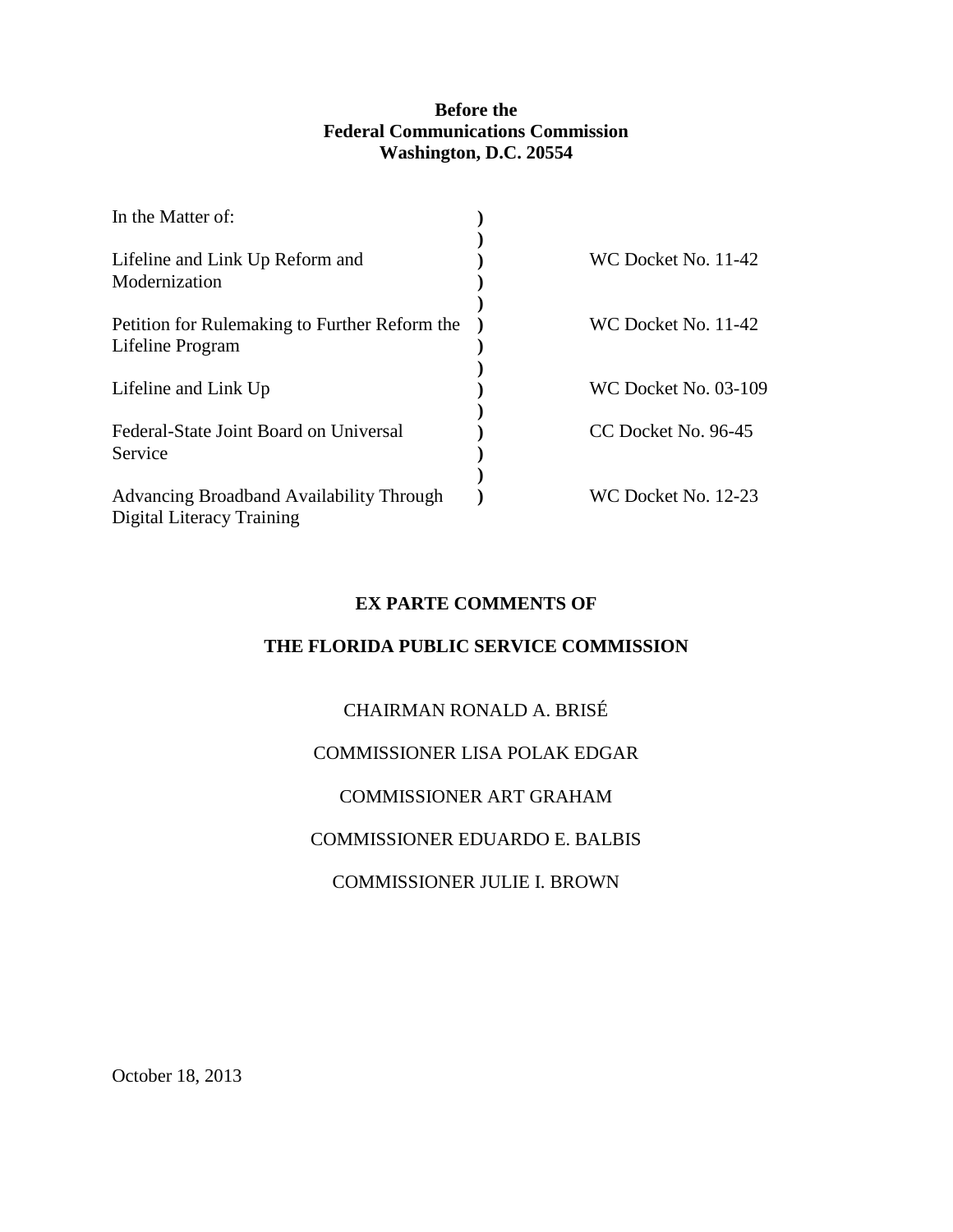#### **INTRODUCTION AND SUMMARY**

On February 6, 2012, the Federal Communications Commission ("FCC") released a Report and Order and Further Notice of Proposed Rulemaking (FCC 12-11) regarding Lifeline and Link Up Reform and Modernization. On June 28, 2013, the Lifeline Reform 2.0 Coalition  $("Coalition")<sup>1</sup>$  $("Coalition")<sup>1</sup>$  $("Coalition")<sup>1</sup>$  filed a Petition for Rulemaking to Further Reform the Lifeline Program ("Petition"). The Coalition proposed three core measures that serve as the centerpiece of its reform package, including:

- Reviewing government-issued photo Identification at the time of enrollment;
- Retaining copies of Identification and proof of eligibility documentation; and
- Requiring employee review and approval of enrollments prior to activation

On July 15, 2013, the FCC issued Public Notice DA 13-1576, seeking comments on the Coalition's Petition. The Florida Public Service Commission (FPSC) submits these Ex Parte comments in response to the comments and reply comments received by the FCC regarding the Coalition's Petition. The FPSC encourages the FCC to consider the following:

1. The Coalition should be applauded for their efforts to combat waste, fraud and abuse in the Lifeline program. However, the FPSC believes a review of a valid government-issued photo identification such as proposed by the Coalition is burdensome and unnecessary in Florida when Florida's Lifeline Electronic Coordinated Enrollment process is used.

<span id="page-2-0"></span> <sup>1</sup> Boomerang Wireless, LLC, Blue Jay Wireless, LLC, Global Connection Inc. of America, i-wireless LLC and Telrite Corporation. All Coalition members listed have a pending wireless ETC designation petition at the FCC for Florida or have already been approved as a wireless ETC in Florida.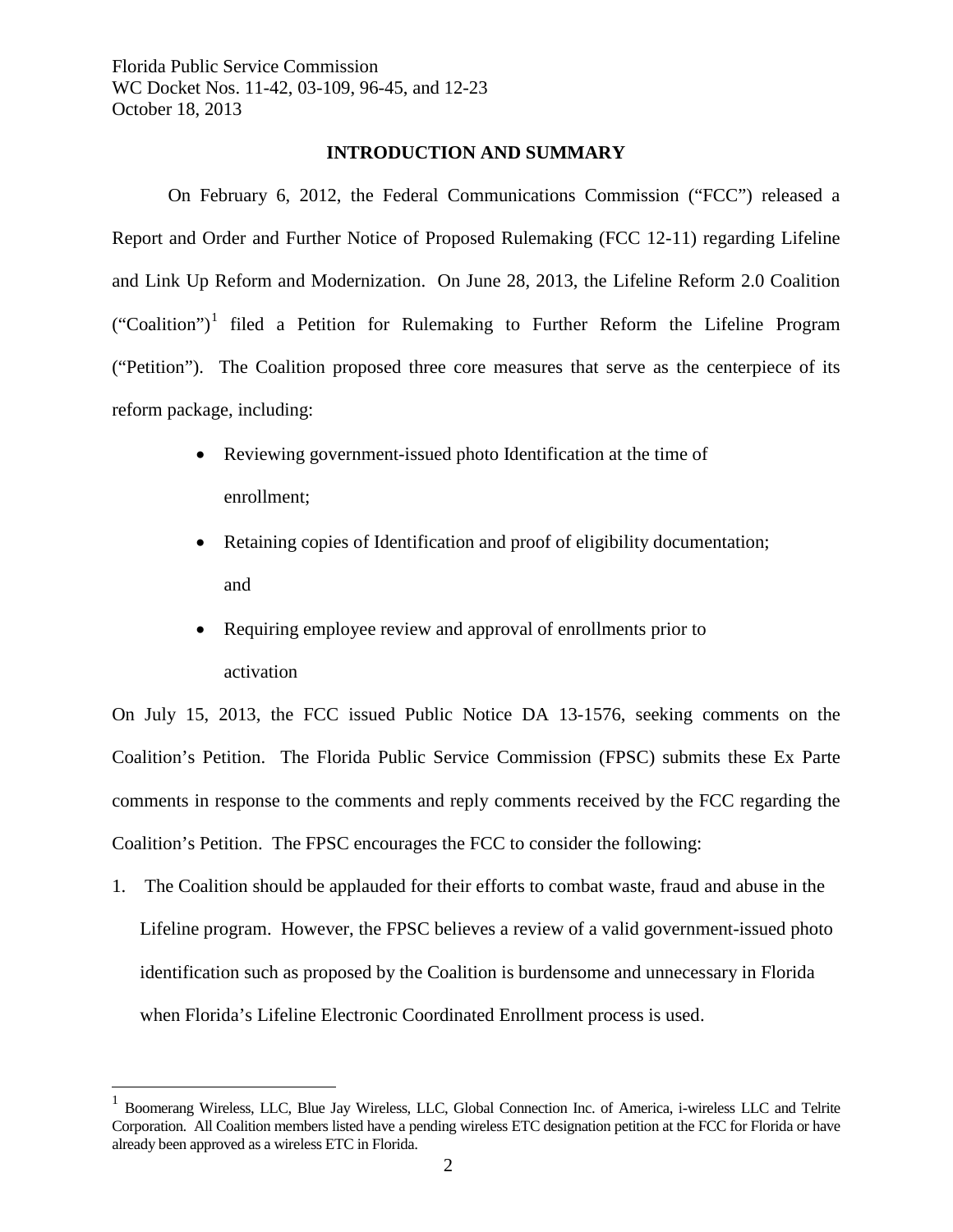2. Eligible Telecommunications Carriers (ETCs) can easily retain the FPSC notification as proof the Lifeline applicant has been verified as eligible for participation in the Lifeline program without the need for retention of a copy of the applicant's government-issued photo identification.

### **1. REVIEWING GOVERNMENT-ISSUED PHOTO IDENTIFICATION AT THE TIME OF ENROLLMENT**

In its Petition, the Coalition proposes that "[a]ll Lifeline ETCs should be required to request and review valid government-issued photo identification from Lifeline applicants before enrolling subscribers in the Lifeline program." The FPSC supports the Michigan Public Service Commission comments<sup>[2](#page-3-0)</sup> which state that "[t]he in-person requirement prohibits customers from subscribing by telephone and on-line, and discriminates against consumers that do not have ready access to transportation. Similarly, a requirement for government-issued photographic identification discriminates against consumers that do not have ready access to transportation to obtain the necessary identification." The FPSC also supports Cox Communications, Inc.'s reply  $comments<sup>3</sup>$  $comments<sup>3</sup>$  $comments<sup>3</sup>$  describing the Coalition proposal as burdensome with little benefit. The in-person requirement to review government-issued photo identification would prohibit customers from applying for Lifeline through on-line Lifeline Electronic Coordinated Enrollment processes such as is available in Florida.

In 2010, the National Broadband Plan recommended that the FCC encourage state agencies responsible for Lifeline and Link Up to streamline benefit enrollment and suggested the use of unified online applications for social services. (FCC 12-11, ¶171) The Florida Lifeline Electronic Coordinated Enrollment Process is consistent with the vision of the FCC. Florida

<span id="page-3-0"></span><sup>&</sup>lt;sup>2</sup> Comments of the Michigan Public Service Commission, WC Docket No. 11-42, filed August 14, 2013.  $3$  Reply Comments of Cox Communications, Inc., WC Docket No. 11-42, filed August 29, 2013.

<span id="page-3-1"></span>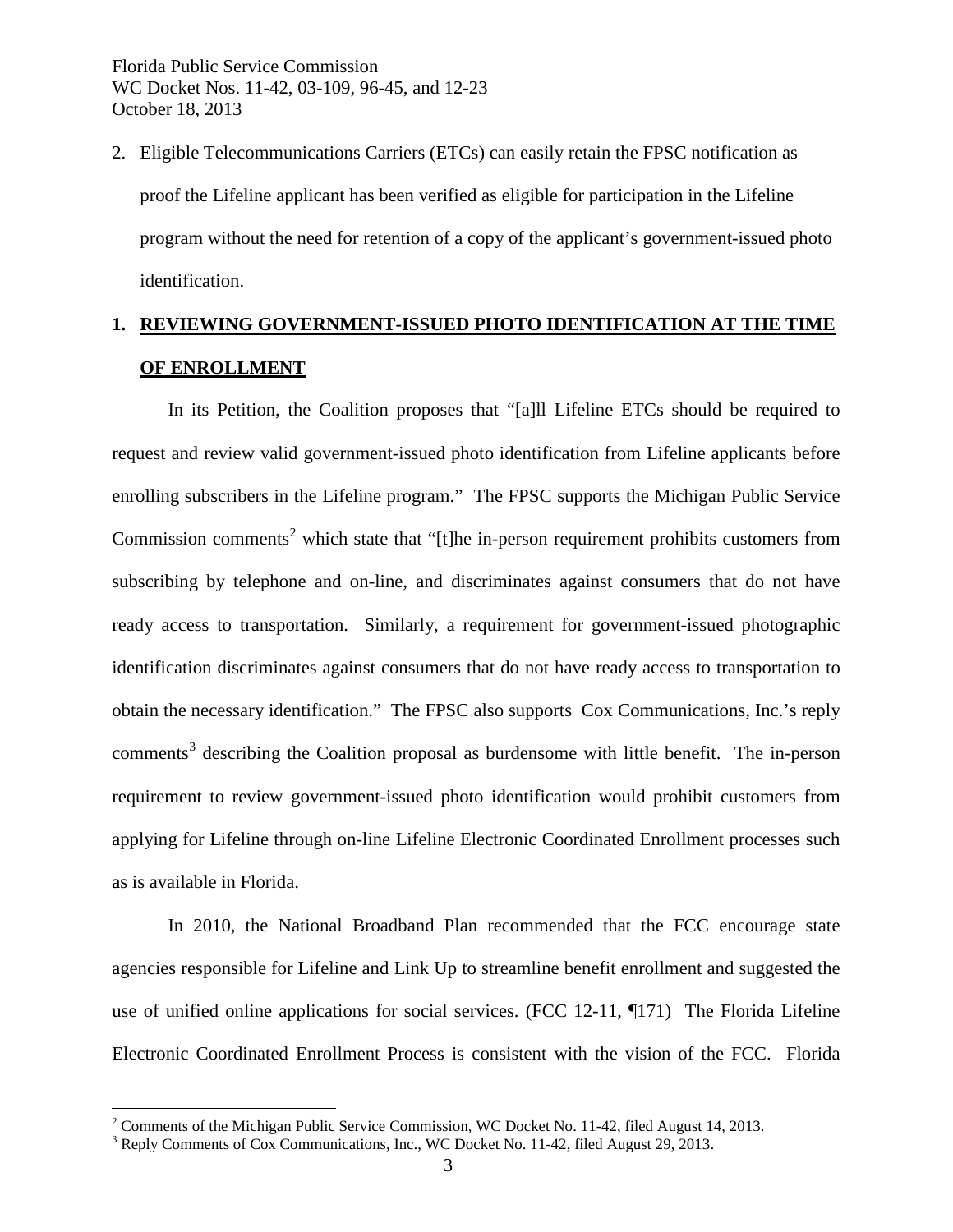implemented a streamlined, efficient, and verifiable Lifeline Electronic Coordinated Enrollment process to eliminate the possibility of fraud, waste, and abuse as was recommended in the National Broadband Plan and mentioned in FCC Order 12-11.

The FCC's March 4, 2011 Notice of Proposed Rulemaking also recommended use of a coordinated enrollment process to improve administrative efficiency and protect and improve program access. In this regard, the FCC stated:

We also seek comment on ways to reduce barriers to participation in the program by service providers and low-income households, specifically through the use of coordinated enrollment with other social service assistance programs and the development of a national database that could be used for enrollment and verification of ongoing eligibility. These proposals are intended to improve administrative efficiency, improve service delivery, and protect and improve program access for eligible beneficiaries. (FCC11-32, ¶ 151)

Moreover, the FCC stated:

While we place limitations on how states' automatic enrollment processes can be utilized, we encourage coordinated enrollment and recognize coordinated enrollment as a best practice in light of the overwhelming support in the record and the benefits of coordinated enrollment (FCC 12-11, ¶174)

The FPSC has streamlined Lifeline enrollment processes using current technologies, and reduced paperwork burdens for the FPSC and ETCs, which embodies the objectives mentioned in the Lifeline Reform Order. Requiring a review of a valid government-issued photo identification at the time of application would appear to be contrary to the FCC's goals and objectives to streamline the Lifeline application process.

4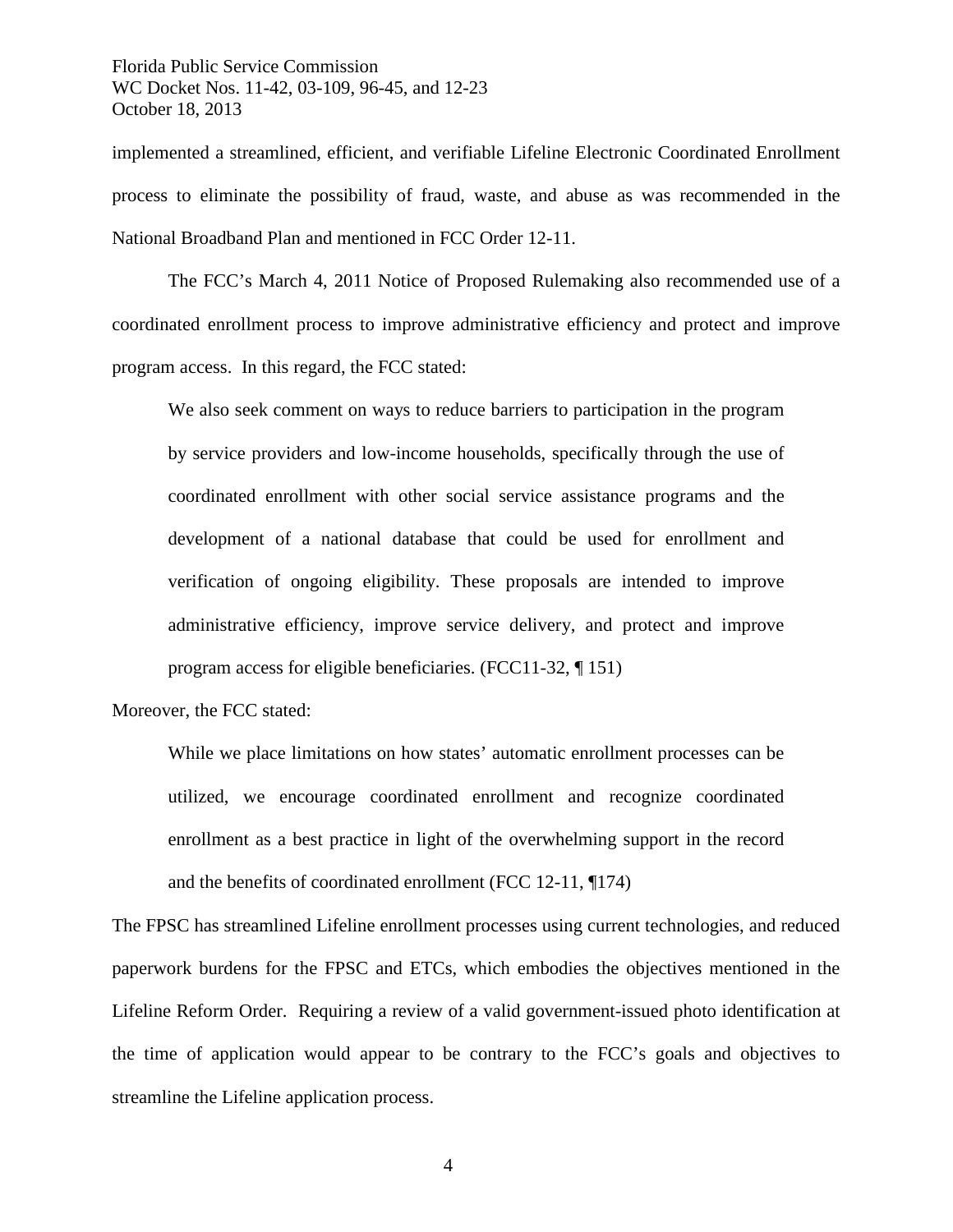The Coalition should be commended for their efforts to combat waste, fraud and abuse in the Lifeline program, but consideration should be given to states such as Florida that put in place a streamlined, efficient, and verifiable Lifeline Electronic Coordinated Enrollment process. This process involves a computer interface between the FPSC and the Florida Department of Children and Families (DCF) where no in-person review of government-issued photo identification or even hard-copy application or certification is necessary.<sup>[4](#page-5-0)</sup> Only Lifeline applicants who have been verified as currently participating in Medicaid, the Supplemental Nutrition Assistance Program (SNAP), or the Temporary Assistance to Needy Families (TANF) program are approved through the Florida Lifeline Electronic Coordinated Enrollment process.<sup>[5](#page-5-1)</sup> The DCF uses LexisNexis Risk Solutions to authenticate the identity of people applying online for public assistance. The LexisNexis technology helps the DCF confirm the identification of applicants before processing their benefit applications. By verifying and authenticating the identity of the applicant before processing their application, DCF knows whether the person seeking benefits is truly the individual applying for them.

Consumers already participating in Medicaid, SNAP, or TANF can also apply for Lifeline on the FPSC website. The FPSC mainframe computer automatically conducts a realtime query in the DCF computer to verify the applicant is currently participating in the program(s) checked by the applicant. If the DCF computer response message confirms participation in a qualifying Lifeline program, the FPSC computer automatically generates an e-

<span id="page-5-0"></span><sup>&</sup>lt;sup>4</sup> DCF is the Florida administrator for the Medicaid, Supplemental Nutrition Assistance Program, and the Temporary Assistance to Needy Families (TANF) program. Ninety percent of DCF's applications are submitted over the web. A detailed description of the Florida Lifeline Electronic Coordinated Enrollment process was filed at the FCC under WC Docket No. 11-42 on May 31, 2013.<br><sup>5</sup> Applicants wishing to qualify for Lifeline using Supplemental Security Income, Federal Public Housing

<span id="page-5-1"></span>Assistance, Low-Income Home Energy Assistance Program, National School Lunch Free Lunch Program, or Bureau of Indian Affairs Programs can complete a hard-copy Lifeline application available on the FPSC Web site, and submit it to their telephone provider along with verification that they are currently participating in one of these programs.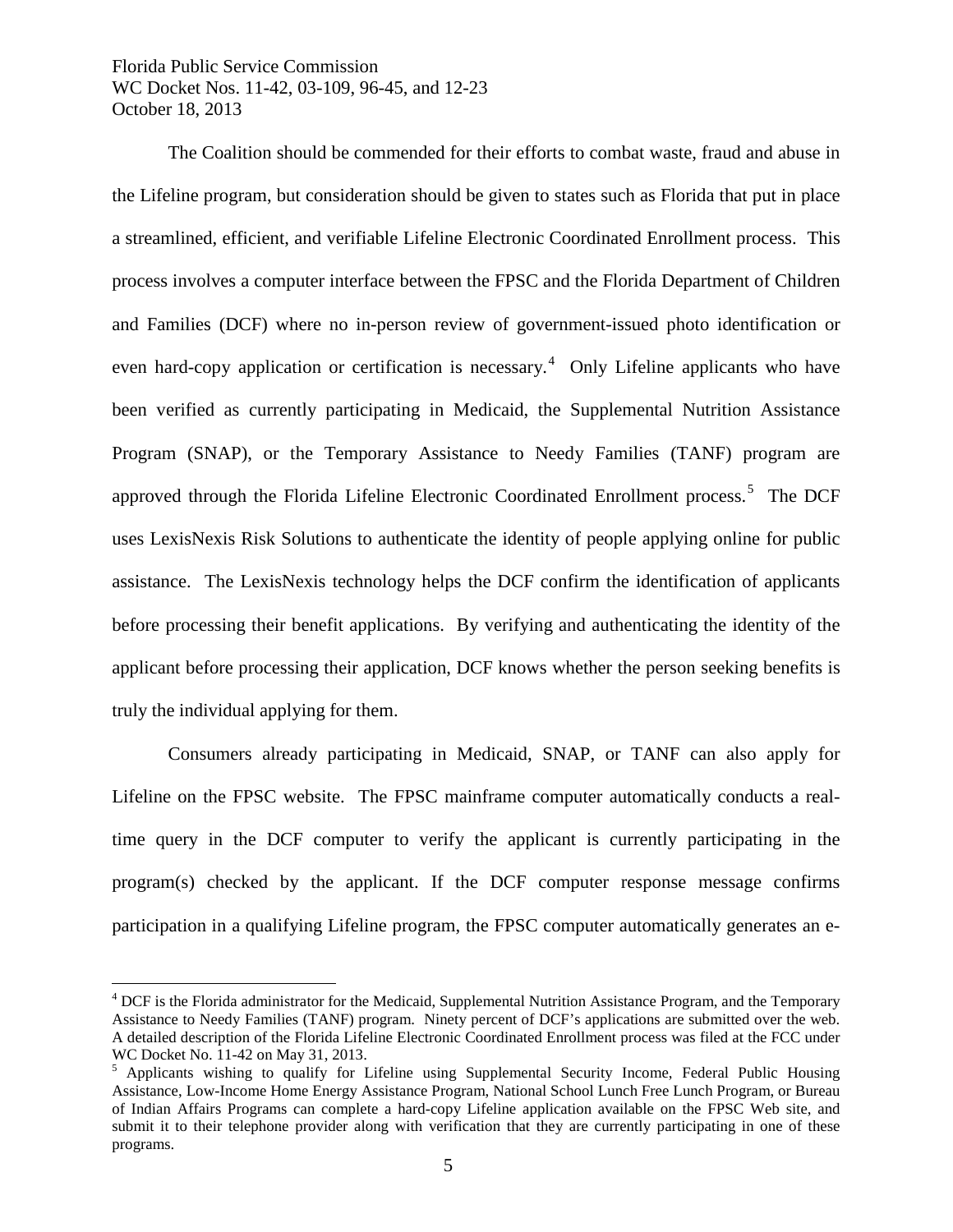mail to the appropriate ETC that it has a Lifeline applicant's information available for retrieval on the FPSC confidential website.

In addition to the Florida Lifeline Electronic Coordinated Enrollment process, a computer interface is available for Florida ETCs to conduct a real-time query into DCF's database to determine if a Lifeline applicant is currently participating in Medicaid, the Supplemental Nutrition Assistance Program, or the Temporary Assistance to Needy Families program. Should a Florida ETC use this DCF interface, an in-person review of government-issued photo identification photo of an applicant would be unnecessary.

In its reply comments, the Coalition modified their original comments regarding inperson government issued photo Identification review to add the possibility of "utilizing a database check" or verifying "through other reasonable means." Specifically, the Coalition stated:

ETCs should be required to verify the identity of Lifeline applicants as part of the enrollment process, which could effectively be accomplished by viewing photo

identification, by utilizing a database check or through other reasonable means.

The FPSC believes a review of a valid government-issued photo identification such as originally proposed by the Coalition is unnecessary in Florida when Florida's Lifeline Electronic Coordinated Enrollment process is used. The Florida Lifeline Electronic Coordinated Enrollment process utilizes the Florida DCF database to verify current participation in Medicaid, SNAP or TANF.

## **2. RETAINING COPIES OF IDENTIFICATION AND PROOF OF SUBSCRIBER ELIGIBILITY DOCUMENTATION**

In its Petition, the Coalition proposes that the FCC should require ETCs to retain copies of government-issued identification and proof of eligibility. As mentioned above, the FPSC